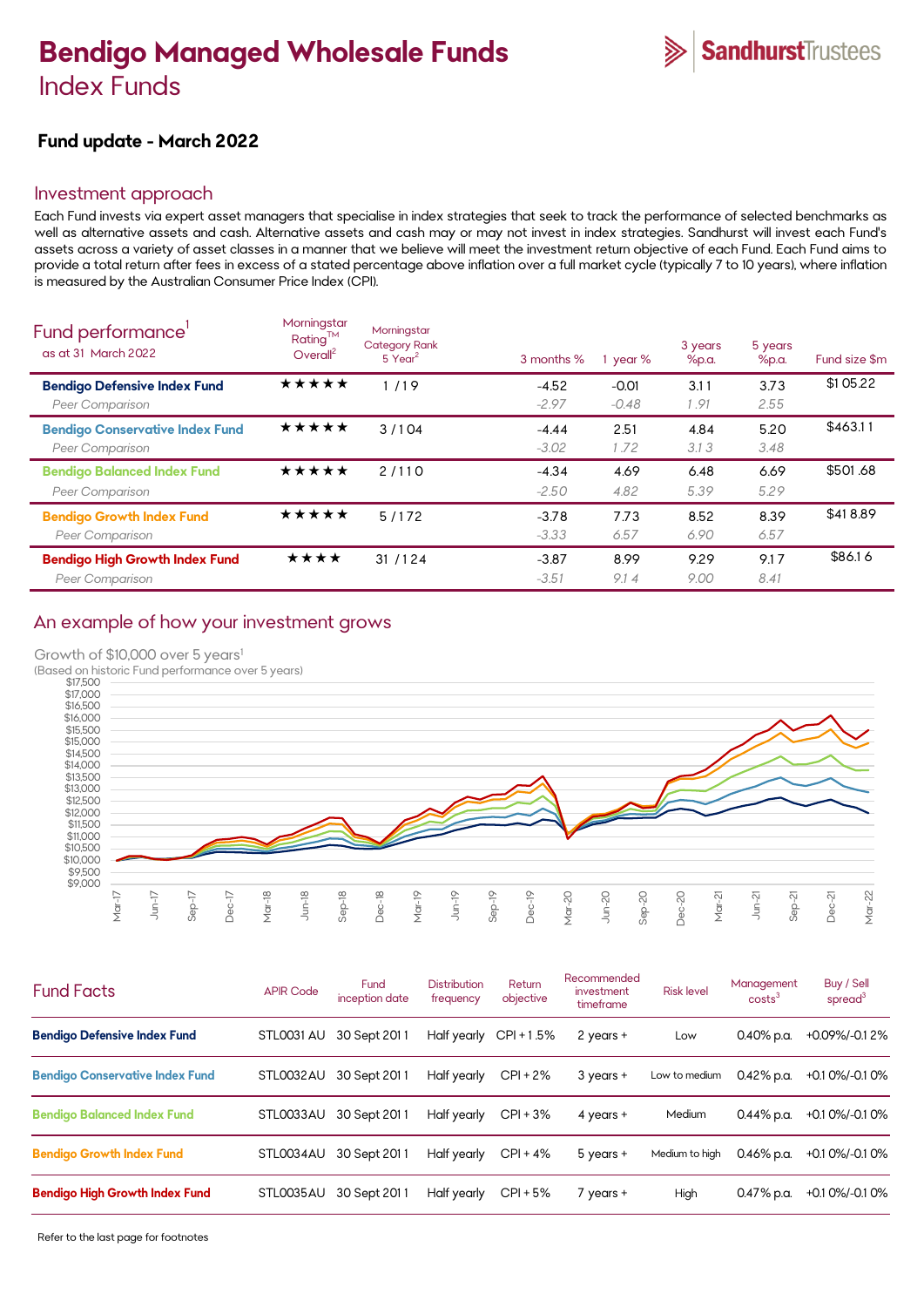## Asset allocation and the Unit prices of the Unit prices of the Unit prices of the Unit prices of the Unit prices **Bendigo Defensive Index Fund**



#### **Bendigo Conservative Index Fund**



#### **Bendigo Balanced Index Fund**



#### **Bendigo Growth Index Fund**



#### **Bendigo High Growth Index Fund**

| $\blacksquare$ Aust Sh | 40.9%   |
|------------------------|---------|
| $\blacksquare$ Int Sh  | 25.6%   |
| Int Sh (Hedged)        | 15.0%   |
| Property & Infra       | 7.5%    |
| $\blacksquare$ Cash    | 11.0%   |
| $\blacksquare$ Int FI  | 0.0%    |
| $\blacksquare$ Aust FI | 0.0%    |
| ■ Alternative          | $0.0\%$ |
|                        |         |

| Unit prices                            |            | Application Withdrawal |  |
|----------------------------------------|------------|------------------------|--|
| as at 31 March 2022                    | .<br>price | price                  |  |
| <b>Bendigo Defensive Index Fund</b>    |            | \$1.11010 \$1.10777    |  |
| <b>Bendigo Conservative Index Fund</b> |            | \$1.28382 \$1.28126    |  |
| <b>Bendigo Balanced Index Fund</b>     |            | \$1.45920 \$1.45629    |  |
| <b>Bendigo Growth Index Fund</b>       | \$1.70631  | \$1.70290              |  |
| <b>Bendigo High Growth Index Fund</b>  | \$1.78584  | \$1.78227              |  |

### Quarterly commentary

#### **Performance**

Returns for the period fell short of the Morningstar peer group. Driving the relative return was the lack of exposure to unlisted investments such as private equity, unlisted property, infrastructure and private credit. Given the index, low-cost nature of the Funds, unlisted investments are not currently invested in. Unlisted investments adopt less frequent valuations and hence they are not subject to short term market volatility.

Over the quarter we increased weights to Australian equities and global infrastructure, given the favourable dynamics for these asset classes. We have also reduced global credit exposure through our defensive sleeve due to our perception that credit spreads will move outwards.

#### Economic

Markets were generally weaker through the March quarter as inflation concerns and the Ukraine Russia conflict dragged on investor sentiment. Bond yields rose strongly with the Australian Government 10-year bond entering the calendar year at 1.67% before closing the March quarter at 2.84%. Equity markets outside of commodities were weaker, in particular high growth technology companies, which fell substantially on the back of rising inflation and bond yields. The Australian share market faired much better relative to other regions, with European markets heavily impacted by rising energy costs and US markets dragged down by a re-rating of growth companies.

Holding up the Australian sharemarket was the high exposure of the index to resource stocks, with BHP rising 30% for the quarter. Over the past decade resource companies globally have been cautious on expansion spending and hence there is a broad lack of supply of many key commodities. With the economy shifting to cleaner energy, demand is strong for commodities in a tight supply market. Adding fuel to the fire is the Ukraine Russia conflict, in which commodities produced in these regions have added to supply shortages. These impacts have played out in bond markets, with rises in yield curves reflecting the inflation impacts of tight commodity supply.

Looking forward global equities face multiple headwinds. Recession is now looming over Europe, and increased costs on everyday goods is sure to weigh on consumer demand, resulting in potential lower earnings for corporates. Equity markets relative to historical levels are expensive and the US Federal Reserve is set to raise interest rates, withdrawing liquidity from the market, in a period where share prices are looking vulnerable. The bright areas include commodities and energy, and consumer staples. With rates now materially higher, returns are more attractive across fixed income markets.

## Do you have any questions?

For further information contact us on 1800 634 969 or visit our website: www.bendigobank.com.au/managedfunds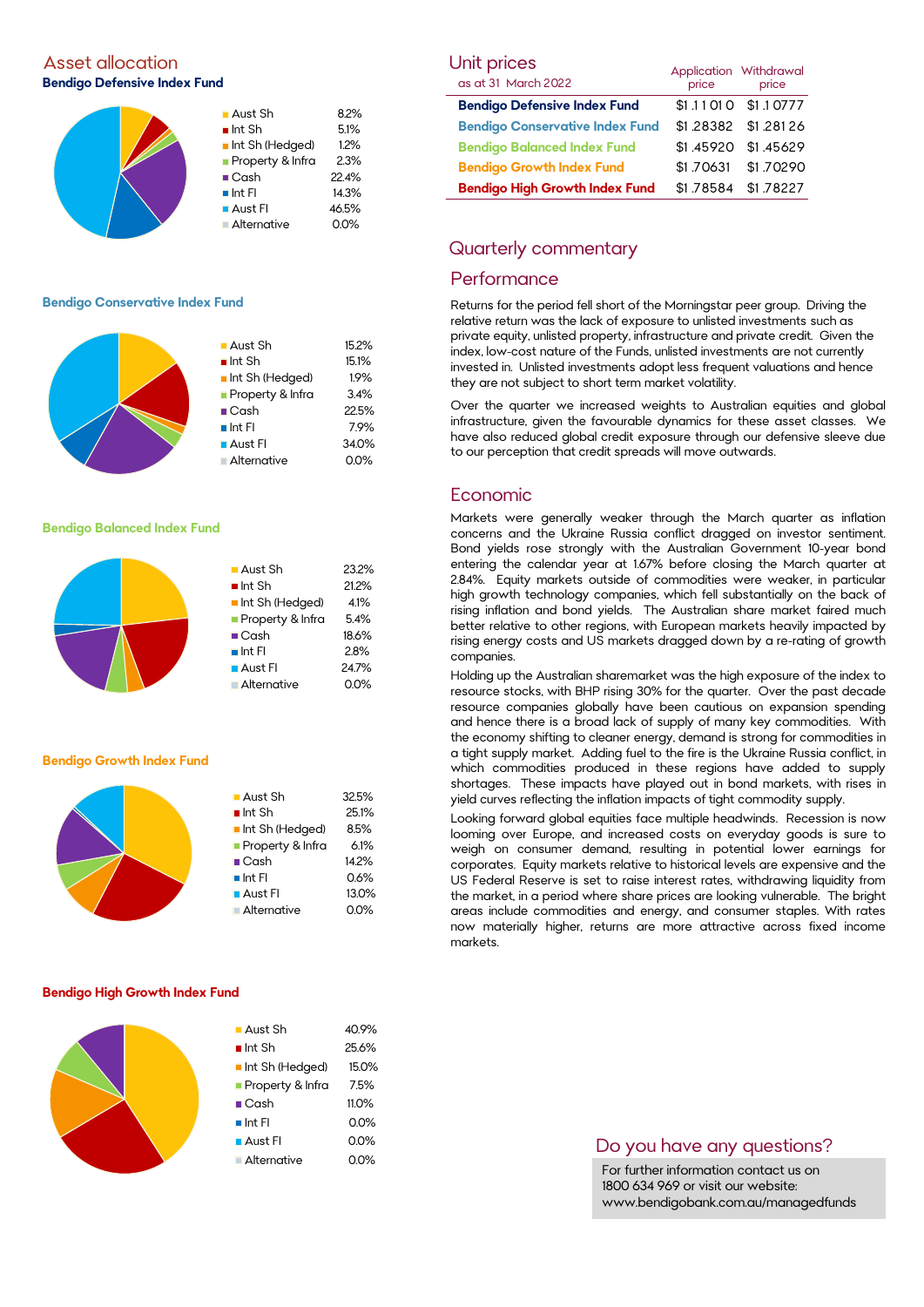## Asset positioning commentary

Our outlook for the global economy is continued stubborn inflation combined with the withdrawal of liquidity by central banks. The outcome of this is likely to be troublesome for equity prices over the upcoming six months, particularly companies that are richly priced for growth. Overall, the Funds are tilted towards an inflationary environment with the combination of inflation linked bonds, gold and commodity equities. The Funds also hold defensive positions being underweight equities, with a bias towards defensive investments such as global infrastructure.

#### **Australian Shares**

Over the quarter we moved to an overweight exposure to Australian Equities. We favour the commodity exposure that the benchmark index provides, in which we believe due to factors such as the under investment in resources and energy over the past decade coupled with ongoing demand, should hold well for these investments. Observations over the period from market movements indicate a strong support for our domestic market from offshore investors, in which daily price movements have been much less volatile than offshore markets. The Australian sharemarket, on relative perspective, has benefited from the Ukraine Russia conflict, in which this has lifted commodity prices globally.

#### **International Shares**

We hold an underweight exposure to global equities. The global equity benchmark is predominately made up of US and European equities. European markets are heavily impacted by the Russian Ukraine situation, in which they are experiencing troublesome inflation led by soaring energy costs. The US market trades at premium price relative to earnings, in which high priced equities are more sensitive to rises in inflation and interest rates. We currently hold 50% hedged position on our offshore global equity exposures, in which we have lifted over the period due to our positive outlook on commodity prices moving the Australian dollar higher.

Hedge ratio 50% of OS equities

#### **Property & Infrastructure**

Over the period we have lifted our exposure to global infrastructure to approximately 5% of total assets. This asset class possesses strong defensive characteristics with inflation linked revenues. Given our cloudy outlook for the economy and markets moving forward, we feel this exposure will add to performance. We currently have little holdings in listed property given it generally does not perform well in rising rate environments.

#### **Fixed Income**

Overall we hold a slight underweight exposure to fixed income. The majority of our duration exposure sits within inflation Australian linked bonds. We believe that these are attractively priced given the risk that inflation could rise significantly given disruptions from the Ukraine Russian conflict and lockdowns in China.

#### **Cash**

Cash is used as a balancing item based on views of other asset classes.

Slightly overweight